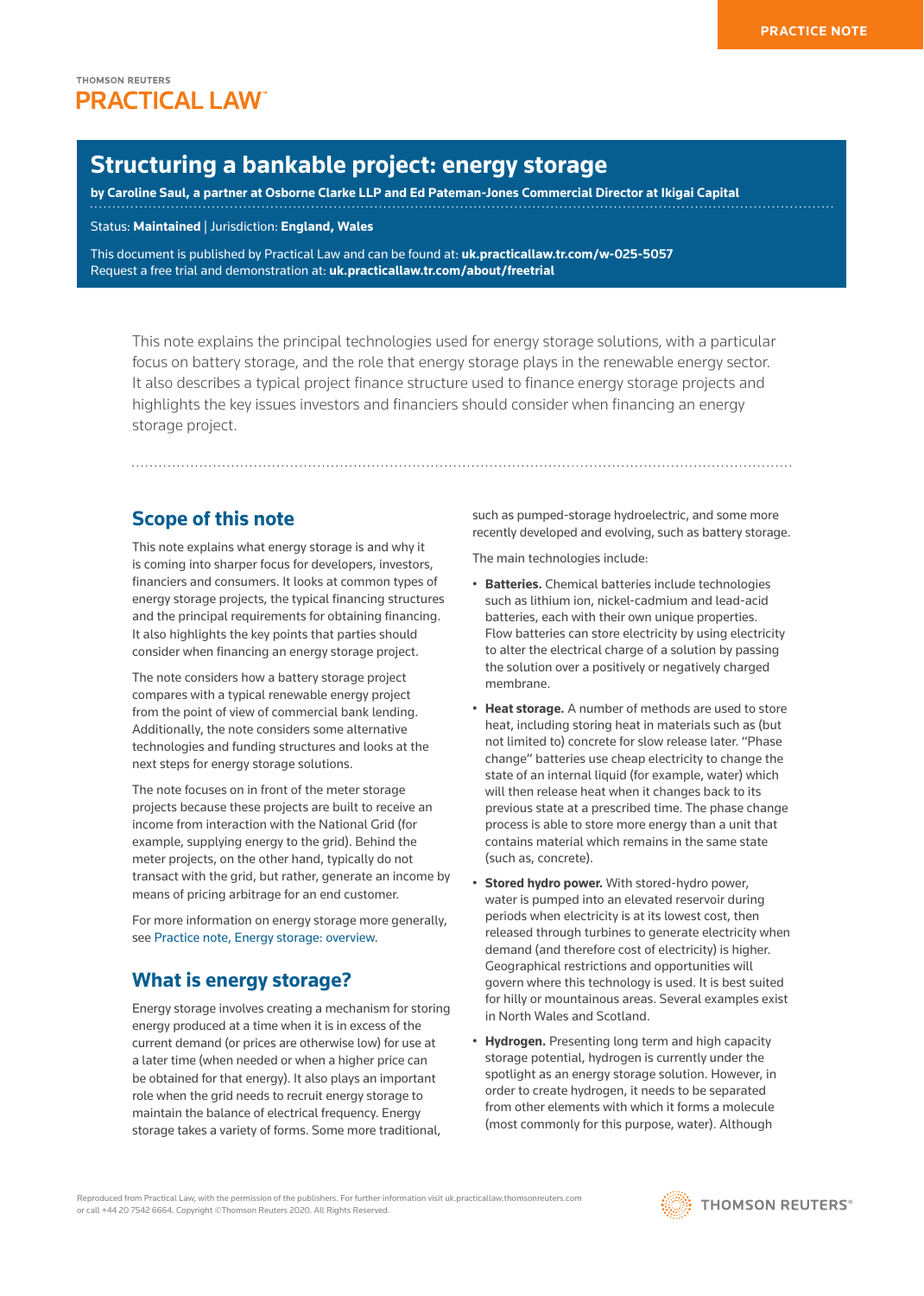this process demands a lot of energy, since hydrogen emits no harmful emissions and is (and will remain) in abundance, it continues to be a focus as part of the future of energy storage.

Some of these technologies have a longer and more solid track record for performance which will impact the overall financeability of an energy storage project (see Stability of asset for a battery storage project). Recent growth in the size of viable battery technologies and a drop in the cost of battery storage has spurred the growth of this sector and the remainder of this note focuses on chemical battery storage solutions (see What types of energy storage are most common?).

For more information on energy storage technologies, see [Practice note, Energy storage: overview: Energy](http://uk.practicallaw.tr.com/w-002-4852)  [storage technologies.](http://uk.practicallaw.tr.com/w-002-4852)

## **Why energy storage?**

Two principal drivers have conspired to push energy storage to the forefront of energy development during recent years:

- Efficient use of intermittent energy generation to reduce costs and increase revenues.
- Efficient use of intermittent energy generation to reduce impact on the environment.

Energy efficiency is now a common consideration in the construction of new buildings or renovation of existing buildings, with energy storage in one form or another commonly being part of developments of every size, from homes to multi-unit industrial sites. Additionally, industrial sites often now include their own generating assets on site for efficient use of not only energy but also space (for example, the use of rooftop solar). These assets can be enhanced by co-locating them with energy storage.

## **Efficient use of intermittent energy generation to reduce costs and increase revenues**

Energy storage can play a key role in reducing costs and increasing revenues both when there is too little electricity available at the right place and the right time, and too much.

### **Dealing with low demand**

Over the past decade, the UK government has created a number of incentive schemes and subsidies for the construction and operation of renewable energy projects. Based on these incentives and subsidies, investors developed numerous solar and wind farms in the UK. Typically, the incentive regime encourages

maximum use of the renewable capacity, irrespective of demand.

Since the output of these projects depends on weather conditions, rather than market prices, there are times (for example, on a particularly windy and sunny day) when more energy is generated than can be safely transported and used. As a result, this has led to payments being made by:

- National Grid to the owners of these projects to stop generating.
- Energy suppliers to customers, incentivising them to use the excess energy.

Storing this energy would avoid the need to constrain clean sources of energy and keep the focus on energy efficiency for end users.

#### **Dealing with high demand**

The unexpected power outage in August 2019 in parts of Great Britain demonstrated the valuable use of stored energy, when batteries (amongst other facilities) were called upon to provide immediate input into the grid system. To ensure security of supply, National Grid enters into contracts under which payments are made to generators who can quickly respond by delivering electricity to the network. While most battery systems cannot sustain levels of output for a long time, their contribution fills a gap while other, slower to respond, forms of generation can come online. Payments made under these contracts can provide an attractive revenue stream for developers (see Stability of cashflows for a battery storage project).

### **Efficient use of intermittent energy generation to reduce impact on the environment**

In recent years, the public's attention has been drawn to the environmental impact of the inefficient use of energy. For many, minimising energy use and ensuring that any energy use has as little detrimental effect on our surroundings as possible has become imperative. This, in turn, has driven changes in behaviour including from more conscious use of appliances in the home, to the carbon footprint of the food we eat and to choices in the modes of transport we use.

While some people can choose to lessen their negative impact on the environment through considerate use of energy, for others it is mandatory that they do so if they want to be able to access certain funding (see for example, [Practice note, Green, social and sustainability](http://uk.practicallaw.tr.com/w-019-9646)  [bonds](http://uk.practicallaw.tr.com/w-019-9646)) or want the results of their energy and carbon reporting to favourably demonstrate their commitment to fighting climate change (see [Practice note, Energy](http://uk.practicallaw.tr.com/w-012-5890)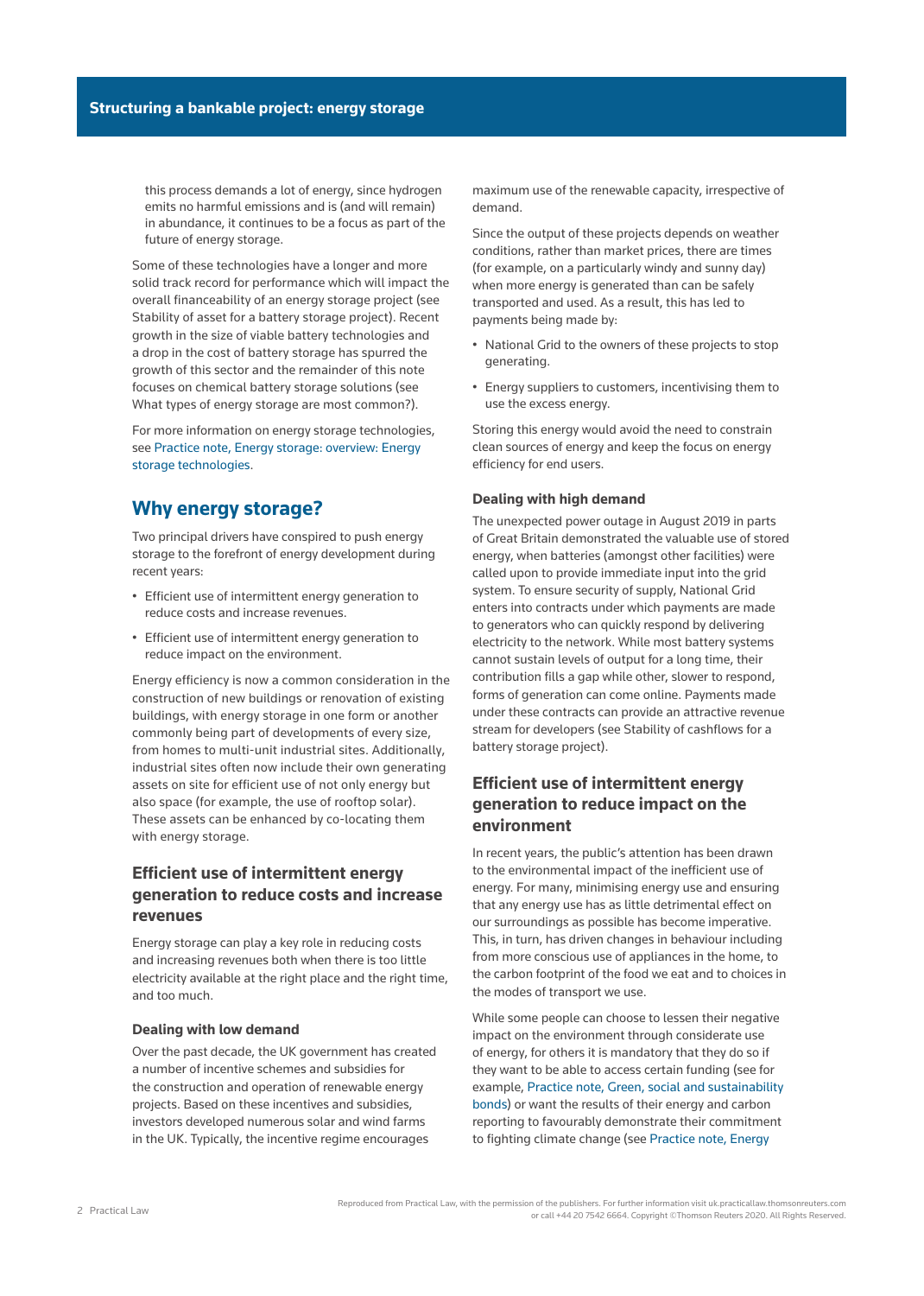[and carbon reporting \(including under SECR\) for quoted](http://uk.practicallaw.tr.com/w-012-5890)  [companies, large unquoted companies and LLPs\)](http://uk.practicallaw.tr.com/w-012-5890).

# **What types of energy storage are most common?**

The type of storage that has received the most attention so far in the market is chemical battery storage. While lithium-ion is the most common form of battery used for energy storage solutions, zinc-hybrid and redox flow batteries are also making gains in the market.

Chemical batteries have the benefit of being readily scalable to provide larger storage capacity. In addition, they have life past their optimum efficiency. For example, new lithium-ion batteries might be used in a car where they can reliably charge up to 100% of their capacity. However, once they can no longer do this, they might be aggregated into a module and used for larger scale storage of electricity for private use or to provide grid balancing services. When no longer useful in this way, they could go on to be recycled.

## **Financing energy storage solutions**

The structure used to finance energy storage projects can take a variety of forms. However, one of the more common is a typical project finance structure, similar to the structure used regularly to finance renewable energy projects where a [project sponsor](http://uk.practicallaw.thomsonreuters.com/w-010-6945?originationContext=document&vr=3.0&rs=PLUK1.0&transitionType=DocumentItem&contextData=(sc.Default)) establishes a [special](http://uk.practicallaw.thomsonreuters.com/5-382-3827?originationContext=document&vr=3.0&rs=PLUK1.0&transitionType=DocumentItem&contextData=(sc.Default))  [purpose vehicle](http://uk.practicallaw.thomsonreuters.com/5-382-3827?originationContext=document&vr=3.0&rs=PLUK1.0&transitionType=DocumentItem&contextData=(sc.Default)) (SPV) (also referred to as a [project](http://uk.practicallaw.thomsonreuters.com/w-010-6941?originationContext=document&vr=3.0&rs=PLUK1.0&transitionType=DocumentItem&contextData=(sc.Default))  [company\)](http://uk.practicallaw.thomsonreuters.com/w-010-6941?originationContext=document&vr=3.0&rs=PLUK1.0&transitionType=DocumentItem&contextData=(sc.Default)) to raise limited or [non-recourse](http://uk.practicallaw.thomsonreuters.com/5-107-6893?originationContext=document&vr=3.0&rs=PLUK1.0&transitionType=DocumentItem&contextData=(sc.Default)) financing.

### **Typical project finance structure**

A typical project finance structure uses a complex web of project agreements as a foundation to shape a secured financing package repaid predominately from the revenues generated by the project. For more information, see [Practice note, Project finance:](http://uk.practicallaw.tr.com/0-202-3293)  [UK law overview: Outline of a typical project finance](http://uk.practicallaw.tr.com/0-202-3293)  [structure](http://uk.practicallaw.tr.com/0-202-3293) which also details the lenders' primary concerns when providing debt in respect of a specific project.

#### **Project agreement framework**

Given the prevalence of new renewable energy projects, in front of the meter energy storage projects have naturally evolved to use many of the same agreements expected for a renewable project finance transaction, including:

• **Lease.** A lease, together with appropriate consents and planning permissions, usually for a length comparable to that of a solar project (around 25 to 30 years, although if the battery is not a "flow" one

then it will need re-energisations during this period where cells or stacks of cells are replaced).

- **Grid connection.** An accepted grid connection offer and, once commissioned, a grid connection agreement.
- **Construction and operation and maintenance contracts.** These are very similar to those used in a traditional solar project, however, particular attention will be paid to compliance with and maintenance of the warranties issued by the manufacturer of the batteries.
- **Offtake arrangements.** It is likely that an energy storage financing will have more than one contract governing the offtake arrangements (see Stability of cashflows for a battery storage project). For more information on offtake arrangements in a project finance transaction, see [Practice note, Bankable](http://uk.practicallaw.tr.com/w-023-8976)  [offtake agreements: key issues in project finance](http://uk.practicallaw.tr.com/w-023-8976)  [transactions.](http://uk.practicallaw.tr.com/w-023-8976)

As with a renewable project, the main concerns of any potential debt provider assessing the project agreement framework will be confirmation that the:

- Project will generate the anticipated income stream, in accordance with the anticipated timetable.
- Underlying project agreements provide sufficient obligations on the part of the counterparties for maintaining the smooth operation of the project (and adequately apportion liability should issues arise).
- Borrower is not exposed to any large unmitigated liabilities and cannot take any intentional action to disrupt the operation of the project.
- Borrower has sufficient insurances in place.

The lenders will perform detailed legal due diligence on the project agreements in order to achieve these confirmations. For more information on due diligence in a project finance transaction, see [Practice notes, Due](http://uk.practicallaw.tr.com/w-018-8584)  [diligence for a project finance transaction: purpose](http://uk.practicallaw.tr.com/w-018-8584)  [and process](http://uk.practicallaw.tr.com/w-018-8584) and [Due diligence for a project finance](http://uk.practicallaw.tr.com/w-017-3257)  [transaction: report contents checklist.](http://uk.practicallaw.tr.com/w-017-3257)

#### **Finance documents**

On the basis of this structure, and provided that their initial concerns have been appropriately addressed, lenders are likely to be willing to progress with negotiating the advance of financing to a project company to develop the project. A typical financing package will resemble one used with renewable projects and will include the following finance documentation:

- A loan agreement, containing:
	- detailed conditions precedent to the advance of funding;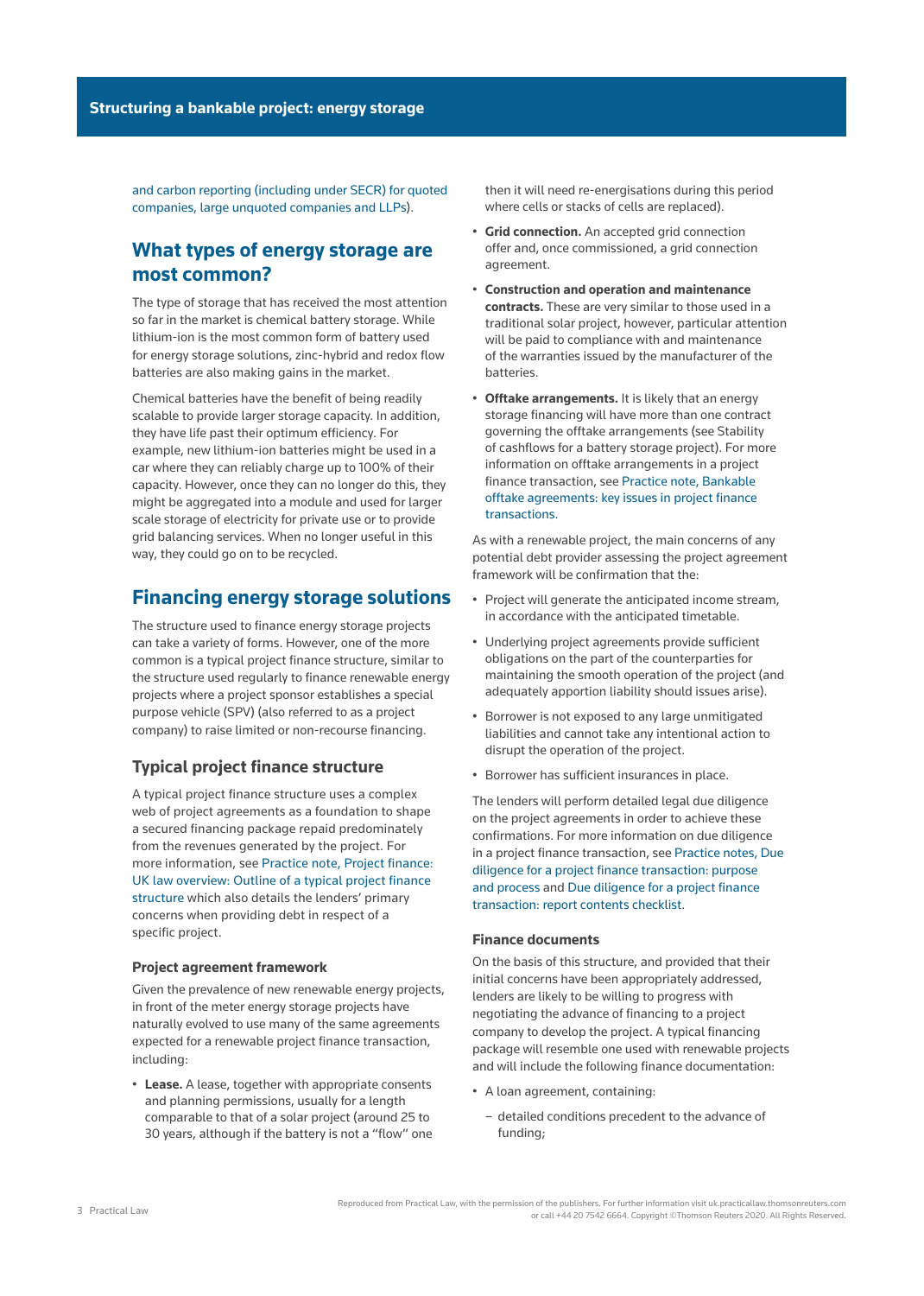- prescriptive representations and undertakings, as well as financial covenants tailored to the specific project; and
- a comprehensive list of events of default which can trigger the lenders' right to take remedial action.

For an example of the usual conditions precedent and events of default used in a typical project finance transaction, see [Standard clauses, Project finance](http://uk.practicallaw.tr.com/w-021-7204)  [facility provisions: conditions precedent](http://uk.practicallaw.tr.com/w-021-7204) and [Project](http://uk.practicallaw.tr.com/w-016-1940)  [finance facility provisions: events of default](http://uk.practicallaw.tr.com/w-016-1940).

- A suite of security documents granting effective security over the security package used to support the financing (see Security package).
- Direct agreements creating a contractual relationship between the lenders and the various key project agreement counterparties (for more information on direct agreements, see [Practice note, Direct](http://uk.practicallaw.tr.com/w-011-8186)  [agreements in a project finance transaction](http://uk.practicallaw.tr.com/w-011-8186) and for a template direct agreement, see [Standard document,](http://uk.practicallaw.tr.com/w-016-9483)  [Direct agreement\)](http://uk.practicallaw.tr.com/w-016-9483).
- Hedging agreements for currency exchange and interest rates, as applicable. If certainty of minimum and maximum electricity prices is required, this may be catered for under the power purchase agreement by way of a cap and/or floor on prices. However, since market arbitrage is one of the attractions of battery storage, capping such potential revenues this way may not be a priority in many cases.

#### **Security package**

As with a renewable energy project, a battery storage project financed on a project finance basis will require a comprehensive security package. A typical security package will include:

- Full security at the project company level (for a detailed description of the project level security, see [Practice note, Taking security in project](http://uk.practicallaw.tr.com/w-011-3755)  [finance transactions: Security taken at the project](http://uk.practicallaw.tr.com/w-011-3755)  [level\)](http://uk.practicallaw.tr.com/w-011-3755). For battery storage, an assignment over the battery warranty will be required, as well as acknowledgement of such assignment from the battery manufacturer.
- A limited recourse share charge and assignment of intercompany debt granted by the parent of the project company (for a detailed description of the shareholder level security, see [Practice note, Taking](http://uk.practicallaw.tr.com/w-011-3755)  [security in project finance transactions: Security taken](http://uk.practicallaw.tr.com/w-011-3755)  [at the shareholder level](http://uk.practicallaw.tr.com/w-011-3755)). Additional support from the project sponsors would usually only be required:
	- during the constuction phase of the project when the project sponsors will be expected to pick up cost overruns; or
	- potentially where payments from the battery storage project flow into a group account at the

project sponsor level (where an account charge in favour of the lender would be granted).

### **Key features and principal risks of financing energy storage solutions**

While renewable energy projects and battery storage projects share many similar features, they differ as to the nature of the cashflows and the stability of the asset. For a typical renewable project, two of the primary elements underpinning any project financing are:

- **Regular payments.** Payments made:
	- in respect of the government subsidies for which the project is accredited; and
	- by a single reputable and creditworthy offtaker for the energy generated by the relevant project.
- **Predictability and stability of the underlying generating asset.** The lenders will perform detailed technical due diligence to, amongst other things, identify the probability of the project assets working as expected once commissioned. For most renewable technologies, there is sufficient data and expertise to confidently assess this risk.

These elements translate directly into two of the most significant risks facing both renewable projects and energy storage projects. The greater the certainty of the cashflows and the reliability of the technology, the lower the risk profile, which means a lower cost of lending to the borrower project company because the lenders are more comfortable with the sources available to repay the debt.

For more information on the typical risks associated with a project finance transaction, see [Practice note, Identifying](http://uk.practicallaw.tr.com/5-564-5045)  [and managing project finance risks: overview \(UK\).](http://uk.practicallaw.tr.com/5-564-5045)

#### **Stability of cashflows for a battery storage project**

Taking the first element, significant differences exist between a renewables project and a battery storage project. Of particular note, in a battery storage project:

- There are no underlying long-term subsidies to guarantee payment of a proportion of the debt. Subsidies, coupled with a long-term offtake agreement, provide the backbone of the cashflows expected by lenders in a renewables project, but are not part of the structure in an energy storage financing.
- No single primary offtake agreement typically exists in an energy storage financing and no credit-rated offtaker supports the offtake arrangements. Instead, revenue "stacking" creates the value in an energy storage financing, and may be derived from an aggregation of the following: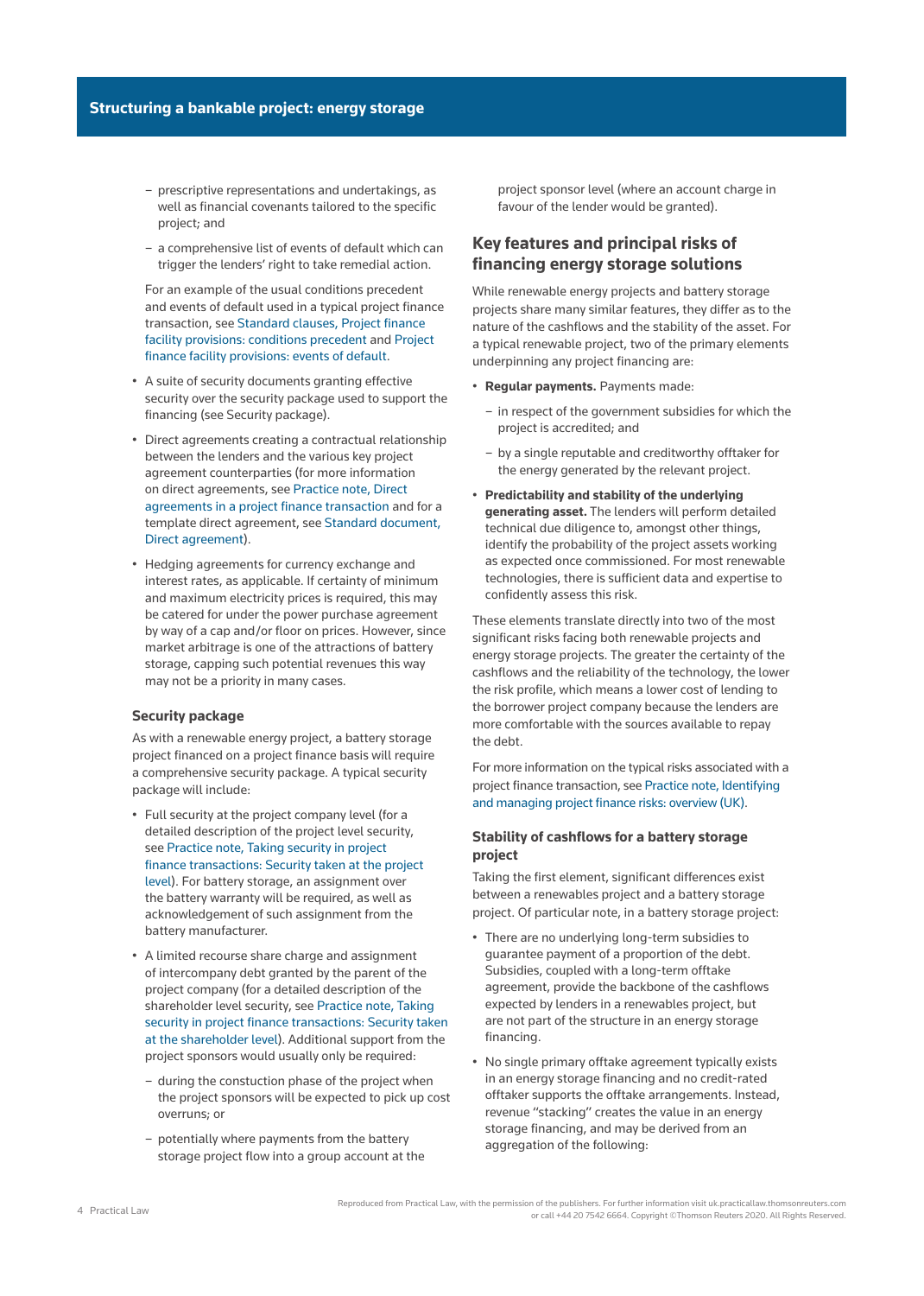- a [capacity agreement](http://uk.practicallaw.thomsonreuters.com/5-622-9937?originationContext=document&vr=3.0&rs=PLUK1.0&transitionType=DocumentItem&contextData=(sc.Default)) (usually for fifteen years) under which monthly payments are made to the battery operator, and under which extra payments may be available for over-delivery (see [Practice note, Capacity Market: guide to capacity](http://uk.practicallaw.tr.com/w-006-6839)  [agreements](http://uk.practicallaw.tr.com/w-006-6839));
- frequency response payments, where the operator responds to fluctuations in the demand on the grid by increasing or reducing its energy consumption, such payments being made by National Grid on a weekly basis under contracts up to two years in term (depending on the type of frequency response procured). The main product is Firm Frequency Response (FFR) and this is expected to be phased out from late 2020 and to be replaced by a Dynamic Containment service which will be phased in from late 2020 until late 2021 (see [NGESO: Dynamic](https://bit.ly/3mKmQuY)  [Containment\)](https://bit.ly/3mKmQuY);
- [triad benefits](http://uk.practicallaw.thomsonreuters.com/w-001-7792?originationContext=document&vr=3.0&rs=PLUK1.0&transitionType=DocumentItem&contextData=(sc.Default)) for generation during a [triad period](http://uk.practicallaw.thomsonreuters.com/w-001-8219?originationContext=document&vr=3.0&rs=PLUK1.0&transitionType=DocumentItem&contextData=(sc.Default)), which are earned during the November to February period each year and are one-off payments. Triad benefits are, however, being phased out, see [Practice note, Power purchase agreement: key](http://uk.practicallaw.tr.com/w-001-8435)  [issues for drafting, reviewing and negotiating:](http://uk.practicallaw.tr.com/w-001-8435)  [Embedded benefits\)](http://uk.practicallaw.tr.com/w-001-8435);
- an offtake agreement with a consumer of the electricity generated for a negotiated term and price under a power purchase agreement specifically drafted to take into account the operations of a battery storage facility, in which the lenders will be particularly focused on the creditworthiness of the offtaker (whether as an individual or as part of a group) in order to ascertain the reliability of payments under this agreement. These can range in length, although for financed projects are likely to be for at least 15 years to give the lenders certainty of at least one source of revenue for that period (for more information on long-term power purchase agreements, see [Practice note, Power purchase](http://uk.practicallaw.tr.com/w-001-8708)  [agreement: overview of a long-term PPA\)](http://uk.practicallaw.tr.com/w-001-8708); and
- other revenue streams from balancing operations that are not reflected in any of the above documentation or schemes, including price arbitrage in the wholesale markets and in the balancing mechanism.

The lack of a government subsidy scheme and committed creditworthy offtakers makes the revenue stream of an energy storage project much less certain than for a renewable energy project. A further uncertainty facing the revenue stream for energy storage projects results from the fact that any predicted revenue streams could be affected by a change in regulation and changes to the industry codes. For example, in recent years, the financial viability of storage projects has been impacted by the:

- Lowering of the [Capacity Market](http://uk.practicallaw.thomsonreuters.com/3-622-9863?originationContext=document&vr=3.0&rs=PLUK1.0&transitionType=DocumentItem&contextData=(sc.Default)) de-rating factors applied in respect of certain batteries (for more information, see [Practice note, Energy storage:](http://uk.practicallaw.tr.com/w-002-4852)  [overview: Electricity storage in the Capacity Market](http://uk.practicallaw.tr.com/w-002-4852) and for more information generally on the Capacity Market, see [Practice note, Capacity Market: overview\)](http://uk.practicallaw.tr.com/8-598-9606).
- Targeted Charging Review (for more information, see [Legal updates, Ofgem updates decision in Targeted](http://uk.practicallaw.tr.com/w-023-3318)  [Charging Review Significant Code Review](http://uk.practicallaw.tr.com/w-023-3318) and [Ofgem](http://uk.practicallaw.tr.com/w-022-9375)  [decision in Targeted Charging Review Significant](http://uk.practicallaw.tr.com/w-022-9375)  [Code Review\)](http://uk.practicallaw.tr.com/w-022-9375).

The impact of the uncertainties associated with the revenue stream of a battery storage project (as compared with a typical renewable project) has caused a number of lenders to require the following enhancements to strengthen the financing structure of battery storage projects:

- Shorter tenors than seen in a typical renewables project.
- More front-loaded repayment profiles.
- Additional cash sweep mechanisms.
- A high percentage of the development costs to be funded by equity.

#### **Stability of asset for a battery storage project**

In respect of the second element, the predictability and stability of the underlying battery asset needs to be analysed very carefully. Lenders will need to be confident in the performance parameters of the relevant technology. A usage pattern that maximises short-term revenues may not be the optimum use of the technology and may accelerate degradation of the battery or invalidate the warranties.

If the technology then fails to perform adequately under its longer-term offtake arrangements and has been operated in a manner to invalidate its warranties, the lenders may lose:

- The value in their asset security.
- Their reliance on the underlying warranties.
- The cashflows servicing their debt.

To illustrate, typically, a warranty issued in respect of a battery permits only a certain number of cycles of charging and discharging (limited per annum and/ or within a pre-determined period, for example, "x" number of years). It will also recommend a "depth of discharge" (the maximum percentage by which a battery should be discharged before being charged again). Borrowers therefore need to carefully assess whether they can meet their obligations under the various offtake agreements to which they are a party while remaining squarely within the warranty parameters. This also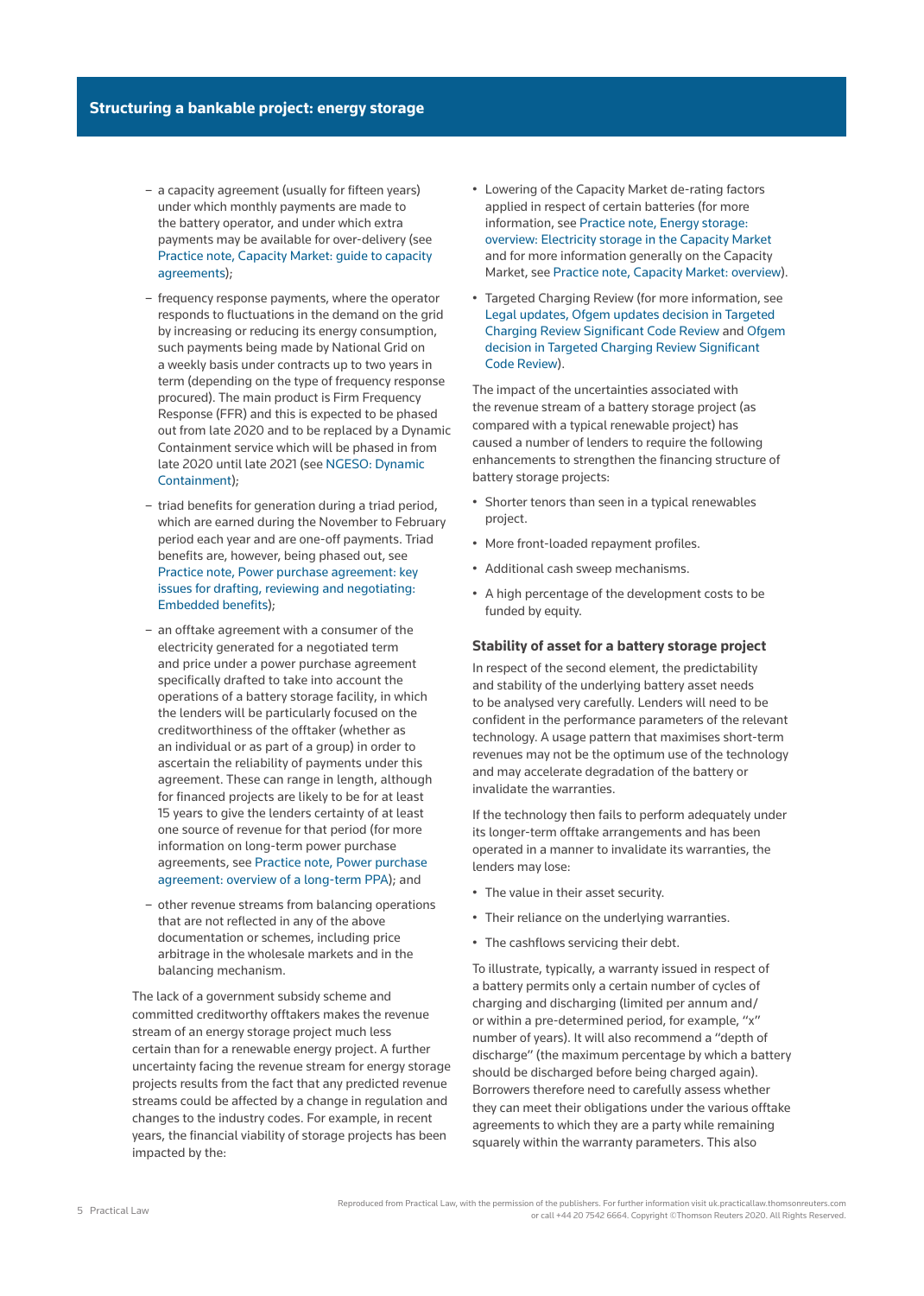applies when commissioning the battery and testing its performance.

Conversely, a situation may arise where the short-term gains generated by the revenues from various offtake agreements outweigh the longer-term benefit of being able to rely on the warranty if the technology fails. In these cases, the lenders may allow the borrower to operate the assets in such a way as to maximise its revenues notwithstanding a violation of the warranty terms. However, if the lenders become comfortable with this approach, they will most likely require the inclusion of appropriate prepayment provisions within the facility agreement or structure the financing to permit the borrower to replace the batteries (if feasible).

#### **Value of warranties**

When considering whether a warranty can be used as security for a lender in respect of an energy storage financing, consider the following points:

- **Reputation and reliability of the manufacturer.** Are they likely to still be in existence for the length of the warranty? Are they likely to be able to stand behind the warranty if called on?
- **Recourse to the manufacturer by the lender**. Can the lender have a direct claim under the warranty to expedite resolution? A failure of an asset sufficiently serious to call on a warranty will most likely have removed the equity upside from a project and therefore potentially a borrower's interest or incentive to pursue claims promptly. Consider whether obtaining a [collateral warranty](http://uk.practicallaw.thomsonreuters.com/1-107-5937?originationContext=document&vr=3.0&rs=PLUK1.0&transitionType=DocumentItem&contextData=(sc.Default)) may be required. For more information, see [Practice note,](http://uk.practicallaw.tr.com/4-502-4310)  [Collateral warranties and third party rights on](http://uk.practicallaw.tr.com/4-502-4310)  [construction projects: a quick guide.](http://uk.practicallaw.tr.com/4-502-4310)
- **Warranty flexibility**. Despite the battery not being used within the strict parameters of the standard warranty, can confirmation be received from the manufacturer that the warranty still in fact applies in whole or in part with the intended use?

### **Types of lending facilities used**

Although energy storage solutions are often financed on a limited recourse project finance basis, the lending facilities used to finance energy storage solutions can take a variety of forms. Some of the more common facility types include:

- Borrowing base facilities.
- Asset finance facilities.
- Expansion facilities.

For more information on the different types of lending facilities used in the corporate lending context, see [Practice notes, Types of lending and facilities](http://uk.practicallaw.tr.com/8-202-0672) and [Types](http://uk.practicallaw.tr.com/9-617-7031)  [of lending: alternative finance.](http://uk.practicallaw.tr.com/9-617-7031)

#### **Borrowing base facilities**

Due to the differing periods of contracted revenue under the various offtake agreements entered into by the borrower and therefore the fluctuating nature over time of the cashflows in an energy storage project, some lenders may only be willing to provide borrowing base facilities in respect of energy storage projects. Under a borrowing base facility, the available facility amount fluctuates based on the value of the revenue under the various qualifying offtake agreements. For example, when the cumulative value of all the borrower's qualifying offtake agreements is high, the available commitments under the facility agreement will also be high (usually, a discounted factor of the value of the contracts). However, as the offtake agreements expire, the cumulative value of the offtake agreements will reduce, as will the available commitments under the facility. If the borrower secures further suitable offtake agreements, then the available facility amount may increase again.

This expansion and contraction of the available facility amount protects the lenders against borrowings being in excess of a percentage of the revenues (even if all parties had been aware of the expiry date of all contracts). Although this fluctuation in availability amount may mean an early prepayment for the relevant borrower when the value of its offtake agreements drops, it will in many cases enable lenders to provide facilities and the borrower to access debt that would not otherwise have been forthcoming. For more information on borrowing base facilities in the trade finance context, see [Practice note, Borrowing base facilities.](http://uk.practicallaw.tr.com/0-630-4359)

#### **Asset finance facilities**

In addition to looking at the projected revenue stream of the project, as is the case in a traditional project finance structure, lenders may look to the value of the underlying assets in an energy storage project in order to maximise the amounts available to the borrower. In these structures, the lenders will include the value of the assets (as well as cashflows) as a source of repayment in the case of an enforcement of security.

To ascertain whether any value can be attributed to the assets, the lenders will evaluate: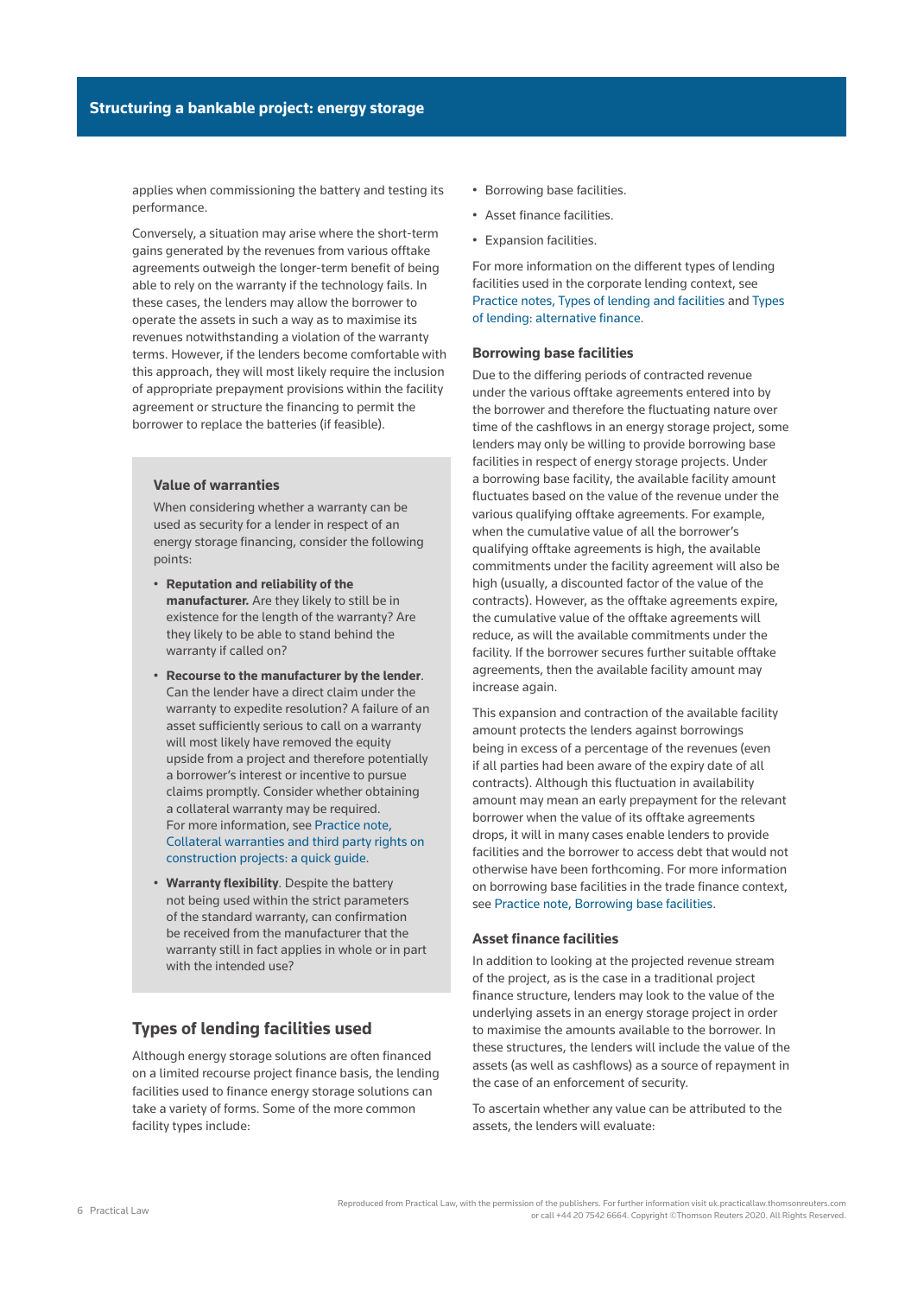- Whether that asset can in fact be packed up and moved effectively which is more likely in the case of battery storage than for other forms of storage, such as a pumped hydro plant.
- The extent and quality of the warranties applicable to such assets and whether the warranties can be transferred with ownership of the assets (see Value of warranties).
- The market for purchasing such assets for their current application or a different application. To maximise value, lenders will need to assess the potential markets (both current and anticipated future) and market value for the batteries from the project they are financing.

### **Expansion facilities for existing projects to include storage**

In the urgency to build renewables projects to take advantage of subsidies on offer, many projects were constructed and commissioned without considering how to most efficiently store the electricity generated if it was not required at that time. However, given the increased revenues now available to generators who can control their output to a more considered and consistent pace to match anticipated demand or respond to unexpected or ad hoc peaks in demand, attention has turned to the storage of energy generated by these projects, and "co-locating" battery storage alongside generation.

When contemplating co-locating storage with an existing financed project (or "retrofitting"), a number of factors must be considered:

- Whether the existing lease and planning permissions permit the addition of storage onto the site?
- Whether the existing grid connection is sufficient for the purposes of exporting both currently generated and stored electricity from the site and whether the distribution network operator (DNO) is prepared to permit the same?
- The preservation and compliance with ongoing obligations in respect of [Renewables Obligation](http://uk.practicallaw.thomsonreuters.com/8-623-0755?originationContext=document&vr=3.0&rs=PLUK1.0&transitionType=DocumentItem&contextData=(sc.Default)) (RO), feed-in tariffs (FIT) or the Smart Export Guarantee and the regulatory requirements facilitating co-located storage to enter into electricity market agreements such as the capacity agreements. For more information, see [Practice note, Renewable power](http://uk.practicallaw.tr.com/w-020-3155)  [projects M&A: due diligence issues for consideration.](http://uk.practicallaw.tr.com/w-020-3155)
- Whether there will be any interruption to the operation of, or revenues generated by, the existing project during the installation of the storage facilities.
- The ability (or willingness) to amend the existing financing to take into account the new financing and related grant of security.

• How these considerations will be affected if a new SPV is used to own and develop the storage facility. For example, will the new assets and any cashflows generated by them fall outside of the original lenders' security net? How will the relationship between the borrower and new SPV be governed?

# **Enhancing returns through technology**

As with any new technology, energy storage solutions continually evolve and adapt to become more efficient or to address perceived weaknesses. Two recent innovations that have had beneficial impacts on energy storage solutions include:

- Aggregators.
- Artificial intelligence.

### **Aggregators**

In order to obtain a capacity agreement and participate in the Capacity Market, the current minimum capacity threshold for a generator is 1MW (reduced from 2MW by the [Electricity Capacity \(Amendment etc.\) \(Coronavirus\)](http://uk.practicallaw.thomsonreuters.com/w-026-4624?originationContext=document&vr=3.0&rs=PLUK1.0&transitionType=PLDocumentLink&contextData=(sc.Default))  [Regulations 2020 \(SI 2020/697\)\)](http://uk.practicallaw.thomsonreuters.com/w-026-4624?originationContext=document&vr=3.0&rs=PLUK1.0&transitionType=PLDocumentLink&contextData=(sc.Default)). Although the capacity of most battery projects will be far in excess of this threshold, if a storage facility has a capacity below the current minimum threshold, it cannot bid for a capacity agreement and participate in the Capacity Market. This means that it cannot obtain this source of revenue for that particular project and benefit from the predictable cashflow it brings.

However, a new breed of facilitator, referred to as aggregators, has sprung up to address this issue. Aggregators contract to receive the electricity generated by a number of small projects, then on the back of these contracts bid for a capacity agreement on the basis of the aggregated capacity of the small projects. With their focus being on the revenues generated by the precise consumption and dispatch of electricity, these aggregators will often offer generation management and prompt data visibility to customers to maximise their access to the contracted assets and returns (for both their energy storage customers and them).

## **Artificial intelligence and internet of things (IoT)**

The use of IoT is exponential and it can be used to automate actions. For energy storage, it can be used to respond appropriately to electricity demand and prices, without the need for human intervention. Similar to the data collection done by aggregators to maximise their returns, use of IoT can enhance the data collection and analysis that is crucial for those wishing to use arbitrage